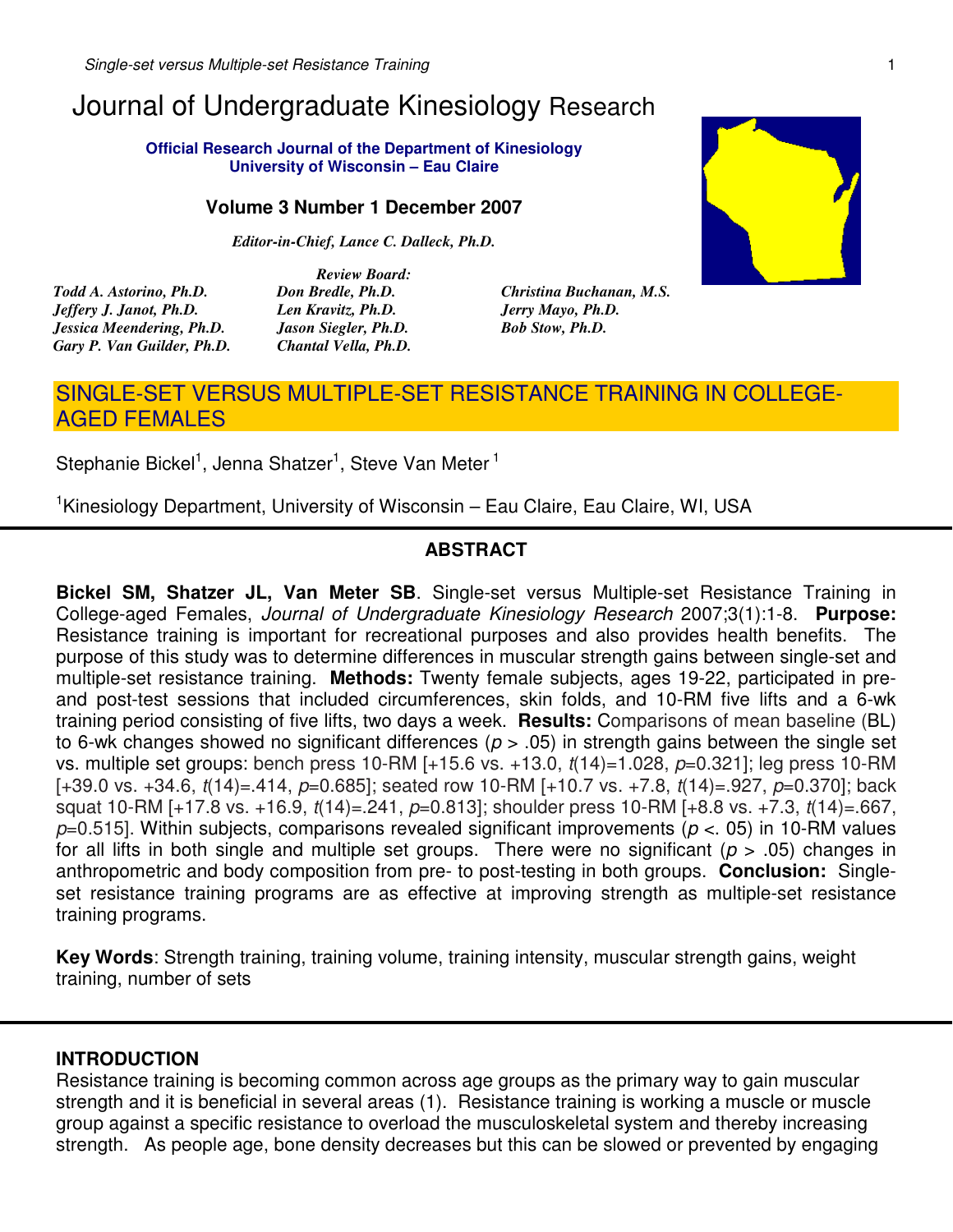in resistance training. Gaining strength and moving through complete ranges of motion helps prevent injury (1). Sport performance is usually enhanced with the increase of muscular strength.

There are many health and performance benefits that result from resistance training programs; however, it is unclear which method is the most effective to attain these benefits. Resistance training can be completed using machines, free weights, and thera-bands. Programs may also be manipulated by modifying the number of repetitions and sets. There is still a controversy over whether single set or multiple set resistance training is the most effective way to receive maximal strength gains.

In a literature review completed by Carpinelli and Otto (2), most studies that were reviewed reported no significant difference in muscular strength between 1 set and 2, 3, or 4 set resistance training. It was concluded that there was no dose-response relationship between set volume and strength gains. The training threshold is met through single set resistance training therefore multiple sets are not necessary. A study by Drinkwater and Lawton (3) also supported the findings that single set is as effective as multiple set resistance training. However, not all studies supported this same result. In a recent study by Schlumberger et al. (4), multiple set resistance training was superior to single set resistance training in improving one repetition maximum (1-RM) in females that had previous resistance training backgrounds in the past six months. A study completed by Bush et al. (5) supported these results while looking at untrained females. Again they found multiple set strength improvements surpassed the improvements by the single set resistance training in a 24 week training duration.

Clearly, there exists a controversy over whether single set or multiple set resistance training is the most beneficial to muscular strength gains. Untrained females were chosen because this population seemed to be the least studied. The purpose of this study was to determine differences in muscular strength gains between single set and multiple set resistance training. We hypothesize that the multiple set resistance training will produce more strength gains than the single set resistance training.

## **METHODS**

#### **Subjects**

Twenty college-aged female students that had not completed regular resistance training in the past 6 months, volunteered for the study. The characteristics of the subjects are presented in Table 1. Each subject was informed of any risks and benefits that could occur by participating in this study. Each signed an informed consent form before participating. The study was approved by The University Human Subjects Institutional Review Board. Subjects were recruited from the student body and were randomly assigned to either the single set or the multiple set groups.

|  |  |  | <b>Table 1.</b> Participant baseline characteristics (mean $\pm$ SD). |  |  |
|--|--|--|-----------------------------------------------------------------------|--|--|
|--|--|--|-----------------------------------------------------------------------|--|--|

| $\mathbf{r}$ . The contraction of the contraction of $\mathbf{r}$ . The contraction of $\mathbf{r}$ |                               |                                 |                             |  |
|-----------------------------------------------------------------------------------------------------|-------------------------------|---------------------------------|-----------------------------|--|
| <b>Measurement</b>                                                                                  | <b>Single-set</b><br>$(N=10)$ | <b>Multiple-set</b><br>$(N=10)$ | <b>Combined</b><br>$(N=20)$ |  |
| Age $(yr)$                                                                                          | $20.1 \pm 1.0$                | $20.3 \pm .9$                   | $20.2 \pm 1.0$              |  |
| Body mass (kg)                                                                                      | $69.4 \pm 11.2$               | $69.17 \pm 8.9$                 | $69.3 \pm 8.9$              |  |
| Height (cm)                                                                                         | $168.1 \pm 4.8$               | $170.9 \pm 6.4$                 | $169.5 \pm 5.7$             |  |

#### **Instrumentation**

The testing and training periods were completed in the weight room and exercise physiology lab. The bench press, shoulder press, and lat row machines were all used to measure upper body strength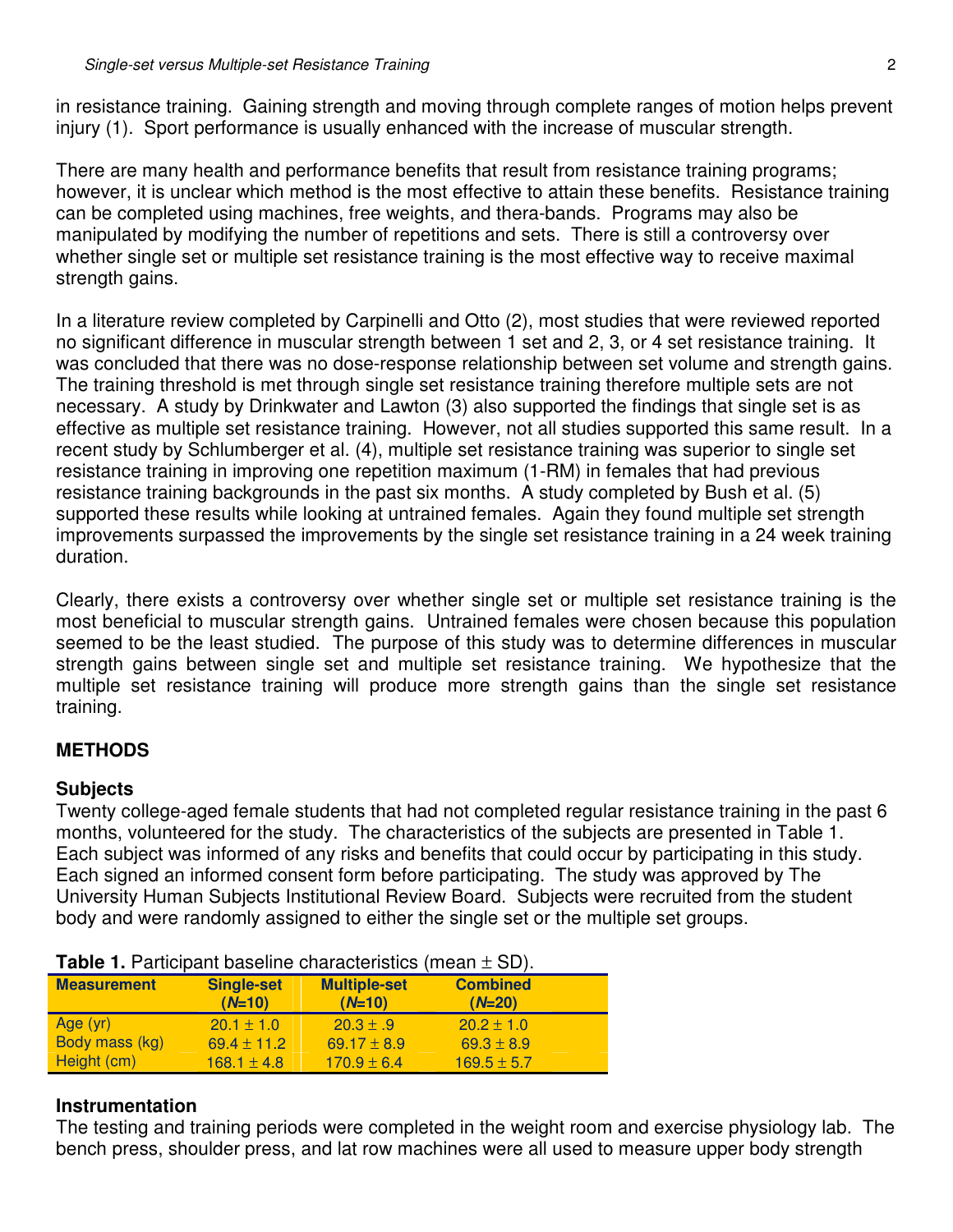(Magnum Fitness Systems; Milwaukee, WI). The Hammer Strength Uni-Lateral leg press machine (Life Fitness; Schiller Park, IL), and smith squat machine (Deltech Fitness; Louisville, KY) were used for lower body strength. Lange skin fold calipers (Beta Technology Incorporated; Cambridge, MD), a Seca height and weight scale and measuring tapes (Creative Health Products; Plymouth, MI) were used to obtain pre- and post-training measures of body composition.

## **Procedures**

The study included a pretest session in the week before the training period, a 6 week training period, and a posttest session after the final training day. The subjects were randomly assigned to 1 of 2 groups following the pretest session, single-set or multiple-set group. Basic measurements of height, weight, waist/hip circumference, bicep and thigh circumference, and three-site skin fold measurements were also taken during the test sessions. A 10-RM was also completed during the test sessions. The height and weight measurements were completed with no shoes on and the subjects in basic workout attire.

A Gullick cloth tape measure was used to determine circumferences. Two measurements were taken at the waist, hip, bicep, and thigh sites in a rotational order and the average of the measurements was reported. The technique for the mid-thigh site was completed with the subject standing with one foot on a bench so the leg is bent at 90 degrees; the measurement is taken midway between the knee and hip. The waist site technique is completed with the subject standing, arms at sides and feet together. A measurement is taken at the narrowest part of the torso, while the subject keeps the abdomen relaxed. The technique for the hip site is taken when the subject is standing with feet together and the measurement is applied around the widest circumference of the buttocks. The measurement for the bicep is taken when the subject is standing with arms hanging freely at sides and the measurement is applied around the midpoint between the shoulder and elbow joints. All measurements were taken with the tape on the skin surface without compressing the subcutaneous tissue. There is a 2.5% - 4% error when using cloth tape measures for circumference measurements (6).

The Jackson and Pollock (6) three-site skin fold technique and equation was used to determine body density. We placed them in a formula designed for this three site technique to determine body density, and body density was converted to a body fat percentage using the Lohman (6) equation. The site for the triceps is a vertical fold on the midline between the shoulder and elbow of the posterior site of the arm when the arm is held freely. The site for the thigh is a vertical fold on the anterior midline between the knee and hip. The side for the suprailiac is a diagonal fold along the line of the iliac crest that is anterior and superior to the iliac crest. All of these measurements were taken on the right side of the body while the individual was standing. Two or three measurements of each site were taken in a rotational order. Two measurements were used if the values were within 2 mm of one another, otherwise we obtained a third measurement. The average measurements were used to obtain a value to be used for our data (6).

Baseline strength testing included a 10-RM assessment for bench press, leg press, seated row, back squat, and shoulder press, in that order. The 10-RM testing was conducted using the methods described by others (7). All tests were preceded by a 5-10 minute warm up session either on the treadmill or cycle and concluded with a 5-10 minute cool down on either the treadmill or cycle. The subjects were allowed to select their own intensity; however, a low to moderate intensity was suggested.

10-RM Protocols:

- 8-10 repetition warm up with a light weight load
- 1-2 minute rest period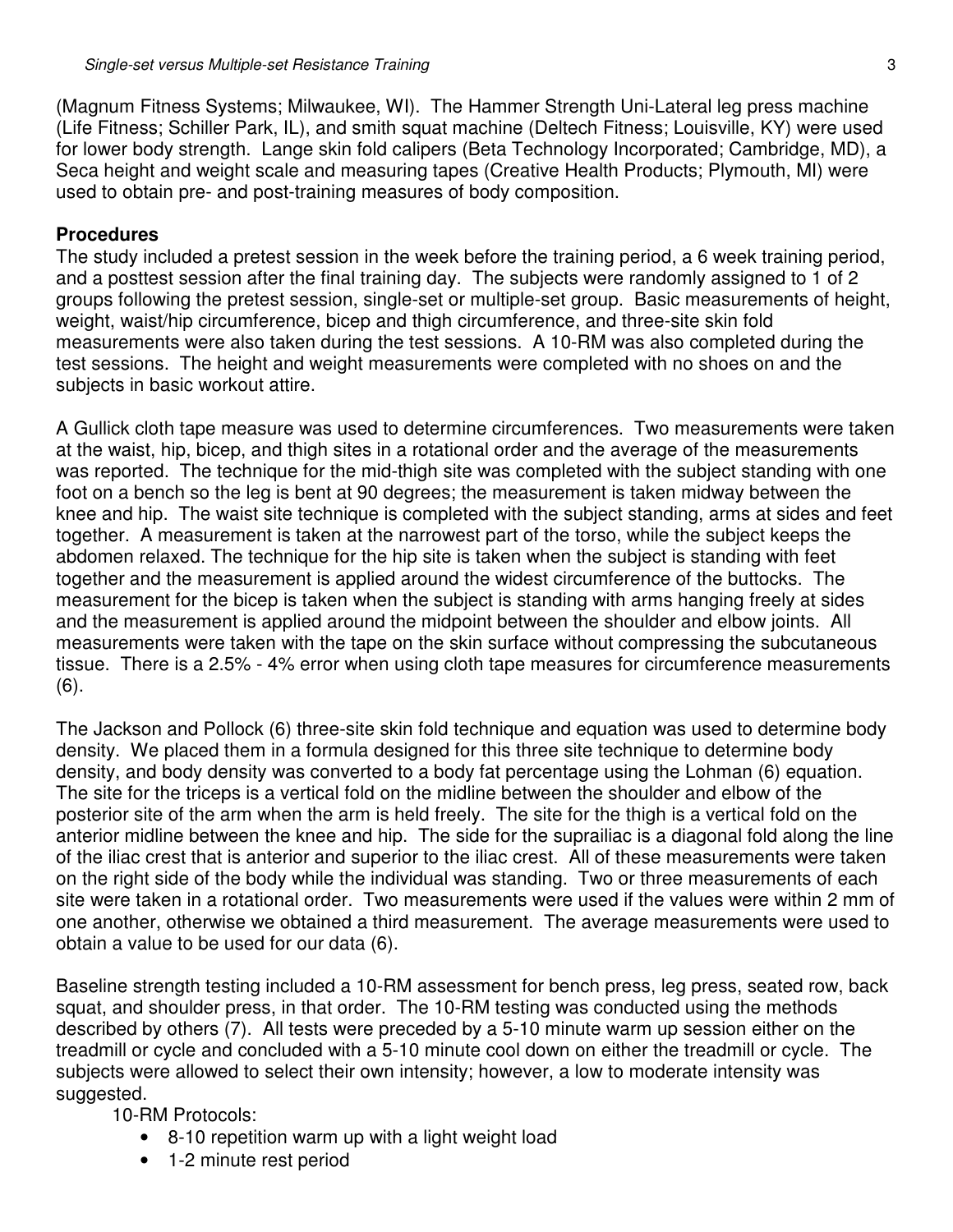- Estimated 10-RM, either from our own RM or their own estimates
- Chose starting weight, completed 10 repetitions
- 1-2 minute rest
- Increased the weight load if subject was able to complete
- Complete 10 repetitions, rest, increase weight, and continue process
- 10-RM successful when unable to complete 10 repetitions of next weight increment

**Table 2.** Example for 10-RM

| 8-10 repetitions with 15 lbs                                                                   |
|------------------------------------------------------------------------------------------------|
| 1-2 minute rest period                                                                         |
| 10-RM estimated at 45 lbs                                                                      |
| 45 lbs, completed 10 repetitions (subject completed without much difficulty)                   |
| 1-2 minute rest<br><b>Commercial Commercial</b>                                                |
| Increased to 50 lbs, completed 10 repetitions (subject showed struggle on last 2 repetitions)  |
| 1-2 minute rest                                                                                |
| Increased to 55 lbs, unable to complete 10 repetitions (subject unable to complete repetitions |
| beyond 8 with proper form and technique)                                                       |
| 10-RM met at 50 lbs                                                                            |
|                                                                                                |
|                                                                                                |

The weight was increased by 5 lbs if the subject was able to complete the first set. If unable to complete the first set, the weight was decreased to a more suitable amount. All of these sets/repetitions were completed with proper technique and form and the routine was repeated for each exercise through all five. These procedures were similar during post-training.

The resistance training program was carried out two times a week for six weeks. The subjects began with a 5-10 minute warm up on a treadmill or cycle and concluded with a 5-10 minute cool down on a treadmill or cycle, again at a low to moderate intensity of the subject's choice. The single-set group completed 1 set of 8-10 repetitions on the bench press, leg press, seated row, back squat and shoulder press in that order. The multiple-set group completed 3 sets of 8-10 repetitions on the bench press, leg press, seated row, back squat and shoulder press in that order. The rest intervals between sets, multiple-set group only, were between 1-2 minutes. For both groups, there was a rest interval of 1-2 minutes between exercises. After completing 10 repetitions of the current weight used in the training period, the subjects increased their weight load by 5 lbs. Subjects were weighed in prior to and following the workout to monitor hydration levels to ensure the subjects were receiving adequate amounts of water during the workout. Each subject was given a log to document their progress throughout the training period.

#### **Statistical Analyses**

All analyses were performed using Statistical Package for the Social Sciences, Version 14.0 (SPSS, Inc, Chicago, IL). Independent *t*-tests were performed to compare BL to 6-wk changes in all 10-RM strength parameters between the single-set and multi-set groups. Paired *t*-tests were used to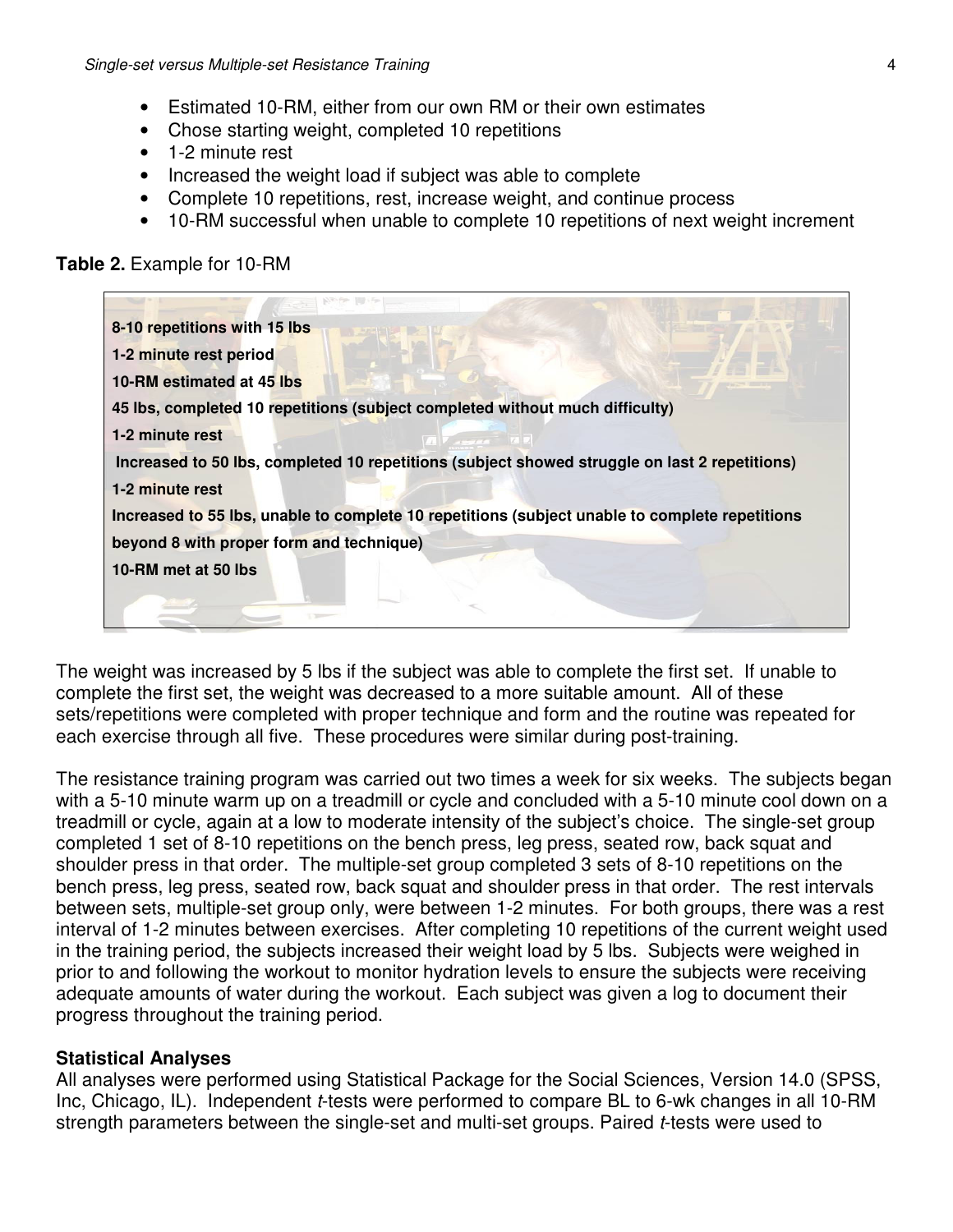compare strength changes within each group in all lifts. The probability of making a Type I error was set at *p* < .05 for all statistical analyses.

The independent variable in this study was the different amount of sets, single or multiple sets. The dependant variable in this study was the amount of strength changes in each individual.

## **RESULTS**

Results are presented for the 16 of 20 subjects (80%) who completed the study. The reasons for failing to complete the exercise training study were: lack of ability due to injury (1 subject), training for a prolonged period of time (3 subjects). The baseline characteristics for subjects who completed the study are shown in Table 1.

Comparisons of mean BL to 6-wk changes showed no significant differences (*p* > .05) in strength gains between the single set vs. multiple set groups: bench press 10-RM [+15.6 vs. +13.0, *t*(14)=1.028, *p*=0.321]; leg press 10-RM [+39.0 vs. +34.6, *t*(14)=.414, *p*=0.685]; seated row 10-RM [+10.7 vs. +7.8, *t*(14)=.927, *p*=0.370]; back squat 10-RM [+17.8 vs. +16.9, *t*(14)=.241, *p*=0.813]; shoulder press 10-RM [+8.8 vs. +7.3, *t*(14)=.667, *p*=0.515]. The mean values and standard deviations (SD) for all strength performance outcomes before and after the resistance training intervention are presented in Table 3. The paired *t*-test revealed significant improvements (*p* < .05) in 10-RM values for all lifts in both single and multiple set groups. There were no significant (*p* > .05) changes in anthropometric and body composition from pre- to post-testing in both groups.

|                            | Single-set (N=7) |                   | Multiple-set (N=9) |                   | Combined (N=16)  |                  |
|----------------------------|------------------|-------------------|--------------------|-------------------|------------------|------------------|
| <b>Outcome</b>             | <b>PRE</b>       | <b>POST</b>       | <b>PRE</b>         | <b>POST</b>       | <b>PRE</b>       | <b>POST</b>      |
| Bicep circumference (cm)   | $27.2 \pm 2.8$   | $26.8 \pm 2.9$    | $27.0 \pm 1.5$     | $27.1 \pm 1.5$    | $27.1 \pm 2.2$   | $27.0 \pm 2.2$   |
| Thigh circumference (cm)   | $47.0 \pm 4.0$   | $46.6 \pm 3.9$    | $50.6 \pm 3.6$     | $50.5 \pm 3.0$    | $48.8 \pm 4.2$   | $48.8 \pm 3.8$   |
| Waist circumference (cm)   | $76.9 \pm 10.2$  | $74.4 \pm 7.7$    | $74.6 \pm 7.5$     | $73.3 \pm 4.9$    | $75.8 \pm 8.8$   | $73.8 \pm 6.1$   |
| Hip circumference (cm)     | $103.2 \pm 7.7$  | $100.3 \pm 8.0$   | $101.6 \pm 3.8$    | $101.9 \pm 2.7$   | $102.4 \pm 5.9$  | $101.2 \pm 5.5$  |
| Waist/Hip ratio (cm)       | $.74 \pm .04$    | $.74 \pm .02$     | $.73 \pm .05$      | $.72 \pm .03$     | $.74 \pm .05$    | $.73 \pm .03$    |
| Triceps skin fold (mm)     | $20.8 \pm 4.6$   | $20.5 \pm 2.8$    | $17.3 \pm 3.8$     | $17.8 \pm 3.3$    | $19.0 \pm 4.5$   | $19.0 \pm 3.3$   |
| Surprailiac skin fold (mm) | $19.5 \pm 4.9$   | $19.6 \pm 4.3$    | $17.5 \pm 3.6$     | $18.3 \pm 2.7$    | $18.5 \pm 4.3$   | $18.9 \pm 3.4$   |
| Thigh skin fold (mm)       | $26.6 \pm 5.0$   | $26.1 \pm 4.5$    | $25.0 \pm 4.0$     | $25.4 \pm 3.4$    | $25.8 \pm 4.5$   | $25.8 \pm 3.8$   |
| Body Fat (%)               | $24.0 \pm 3.7$   | $24.2 \pm 3.3$    | $22.3 \pm 3.4$     | $23.0 \pm 2.3$    | $23.2 \pm 3.6$   | $23.5 \pm 2.7$   |
| Bench Press (kg)           | $30.9 \pm 4.3$   | $*46.4 \pm 7.9$   | $37.7 \pm 7.9$     | $*49.9 \pm 7.4$   | $34.3 \pm 7.1$   | $48.4 \pm 7.5$   |
| Leg Press (kg)             | $102.7 \pm 11.6$ | $*146.8 \pm 25.6$ | $109.1 \pm 23.3$   | *141.2 $\pm$ 24.4 | $105.9 \pm 18.2$ | $143.6 \pm 24.2$ |
| Seated Row (kg)            | $24.3 \pm 3.2$   | $*34.7 \pm 6.7$   | $26.8 \pm 6.8$     | $*34.6 \pm 6.3$   | $25.6 \pm 5.4$   | $34.7 \pm 6.3$   |
| <b>Back Squat (kg)</b>     | $42.8 \pm 7.6$   | $*63.0 \pm 10.9$  | $50.0 \pm 12.9$    | $*68.7 \pm 13.0$  | $46.4 \pm 11.0$  | $66.2 \pm 12.1$  |
| <b>Shoulder Press (kg)</b> | $24.1 \pm 5.0$   | $*35.4 \pm 5.8$   | $28.2 \pm 5.6$     | $*35.6 \pm 5.3$   | $26.1 \pm 5.6$   | $35.5 \pm 5.4$   |

**Table 3.** Anthropometric and 10-RM values pre- and post-program (mean ± SD).

\* denotes significant (*p* < .05) difference within subjects pre- to post-training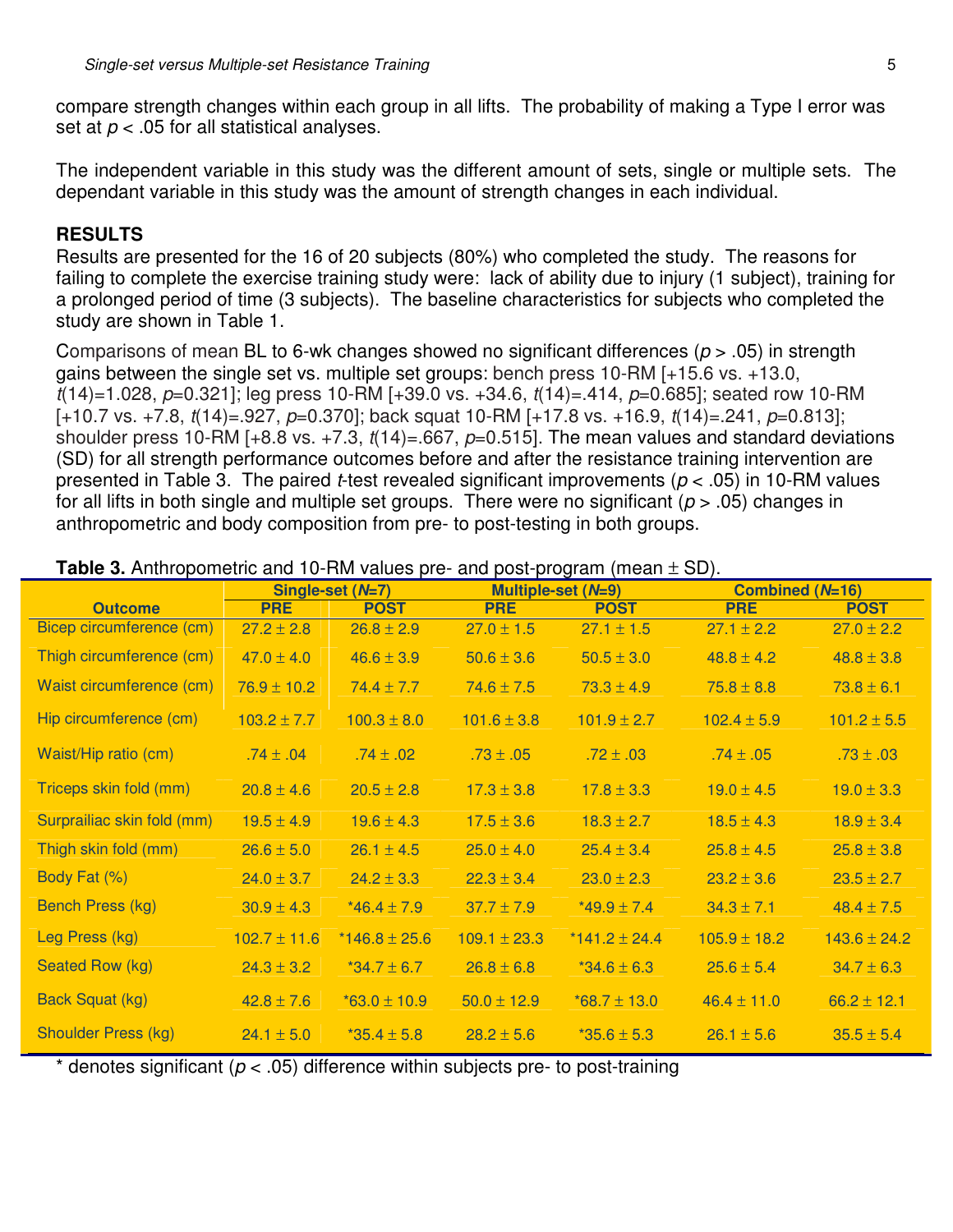#### **DISCUSSION**

The findings of the present study did not support the hypothesis that multiple-set would be superior to single-set in strength gains. Our research demonstrated that there was no significant difference in strength gains between the two groups.

The results are supported by a study done by Hass, et al. (8). The researchers found there was no significant difference in strength gains between single-set and multiple-set resistance training. However, the results demonstrated significant strength gains from pre- to post- training in each group. The current study concurs with these results. Another approach to the controversy is presented by a study done by Galvao and Taaffe (9). The researchers found that both single-set and multiple-set resistance training showed benefits; however, one should consider goals and training status before setting up a program. The researchers also suggested completing a combination of single-set and multiple-set resistance training program. This type of program would promote adherence due to variety. Boros and others (10) demonstrated that multiple-set provided more strength gains than single-set resistance training. However, these subjects did not show any changes in body mass in either group. Though the current study contradicts these results in terms of strength gains, the current results are in agreement with Boros and others regarding body mass. Neither group showed any significant changes in body mass in the current study.

In studies that found multiple-set resistance training as superior to single-set, researchers are presenting a dose-response relationship between number of sets and strength gains. However, the current results demonstrate that there is no dose-response relationship between number of sets and strength gains as long as the training threshold is met. The training threshold is the point at which a physiological effect begins to take place. This threshold is shown to be met through single-set resistance training.

When an untrained individual starts a resistance training program, it is almost certain that they will see strength gains. However, as the training period gets longer, the rate that the gains occur will decrease. This initial increase in strength is primarily due to two things: learning effects and neural adaptations. As the participant becomes more familiar with the testing procedures and the lifts themselves, greater strength increases occur because of a greater comfort level and confidence in lifting abilities. The neural adaptations occur especially in the first one to two months of starting a resistance training program. A person who was sedentary prior to the program will not experience muscle fiber hypertrophy but the neural factors have to adjust to the new program in some way in order to accommodate the new strength. With these neural adaptations occurring, less muscle is actually used in order to complete the lifts, therefore a greater load is lifted using a smaller amount of muscle. This results in an increase in strength very quickly. However, as previously stated, this amount of strength gains will not last because the nervous system eventually adapts completely, which places the strain back onto the muscles completely. (7)

As mentioned, initial strength gains are due to neural adaptations which can be achieved through single-set resistance training. Neural adaptations are no longer the primary source of strength gains in longer term resistance training; instead, an increase in resting serum testosterone and IGF-I and a decrease in resting serum cortisol concentrations provide an improved anabolic environment in longer training periods. Therefore, the increase in these hormones circulating during the recovery stage of resistance training is increased with the number of sets performed. Therefore, multiple-set resistance training would increase the amount of hormones more than single-set resistance training. These hormones provide larger strength gains which would indicate multiple-set resistance training being superior to single-set resistance training after initial strength gains are achieved. (9)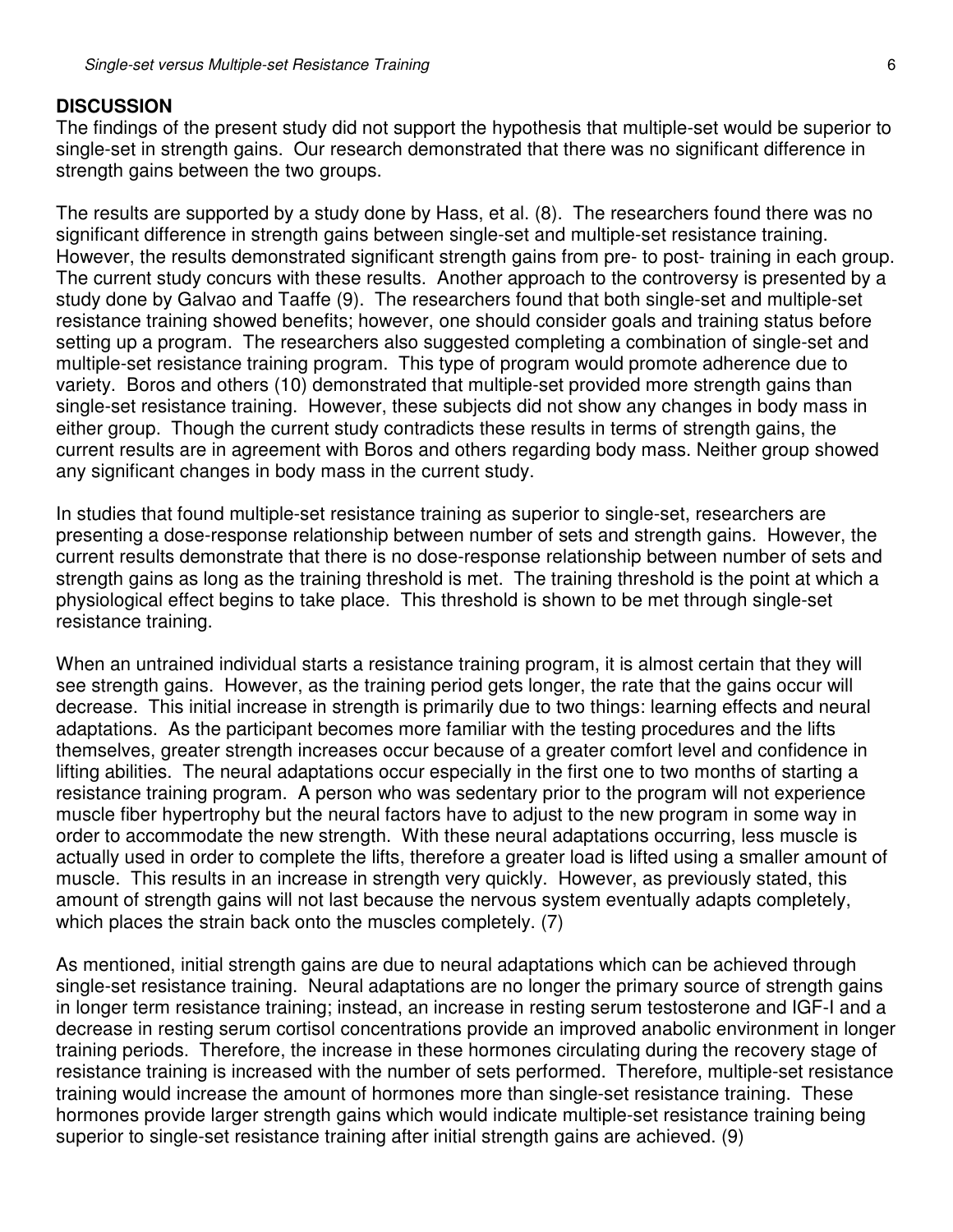The results support the current American College of Sports Medicine (ACSM) guidelines for resistance training. The guidelines suggest one set of 8-12 repetitions at least two days a week. The current study was completed using one set of 8-12 repetitions, two days a week and showed significant strength gains over the 6-wk training period. Therefore, the results support the recommendations made by ACSM for apparently healthy adults. (6)

## **Limitations**

The length of the training period during the current study is a major limitation. Due to the time constraints, the training period was limited to six weeks though a 12-wk training program would have been preferred. Another limitation is the population of untrained females. The results can only be generalized to other females that are untrained and of college age. Dietary habits were not discussed with the subjects; therefore, the results could have been impacted by dietary intake or general health habits.

## **Assumptions**

One of the major assumptions during the study was that the subjects were providing a maximal effort during both the testing and training periods. Another major assumption was that the subjects were only participating in the study and were not performing any resistance training outside of the guidelines. The last assumption was that the subjects were completing their training in the same order, not alternating their routine through order of exercises.

#### **Future Research**

More research is clearly needed on this topic. Future studies should be longer in duration, striving for at least 12 weeks in length. Many studies have been eight weeks or less which doesn't allow enough time to see significant improvements in strength. Also, more diverse subject demographics should be considered. Currently, the most popular group studied has been college-aged males. Therefore, older populations and female groups should be studied more. Also, a future study should consider initial single-set resistance training and multiple-set resistance training after an initial level of strength has been achieved. This topic is an important area to consider and it is imperative to continue to research this area due to the controversy still remaining between whether single-set or multiple-set resistance training is superior in strength gains.

## **CONCLUSIONS**

This study demonstrated that single-set resistance training was as efficient as multiple-set resistance training. These findings are valuable when considering resistance training for health benefits. Singleset resistance training programs can be prescribed that allow for shorter workout sessions. This could promote adherence to training programs more than longer, multiple-set resistance training programs would. The results are most applicable towards untrained, college-aged females. However, health professionals, coaches, and athletes could all use these results when prescribing a workout routine.

# **ACKNOWLEDGEMENTS**

We would like to thank the University of Wisconsin – Eau Claire McPhee Weight Room Staff, Dr. Jeffrey Janot, and our subjects for making our study possible.